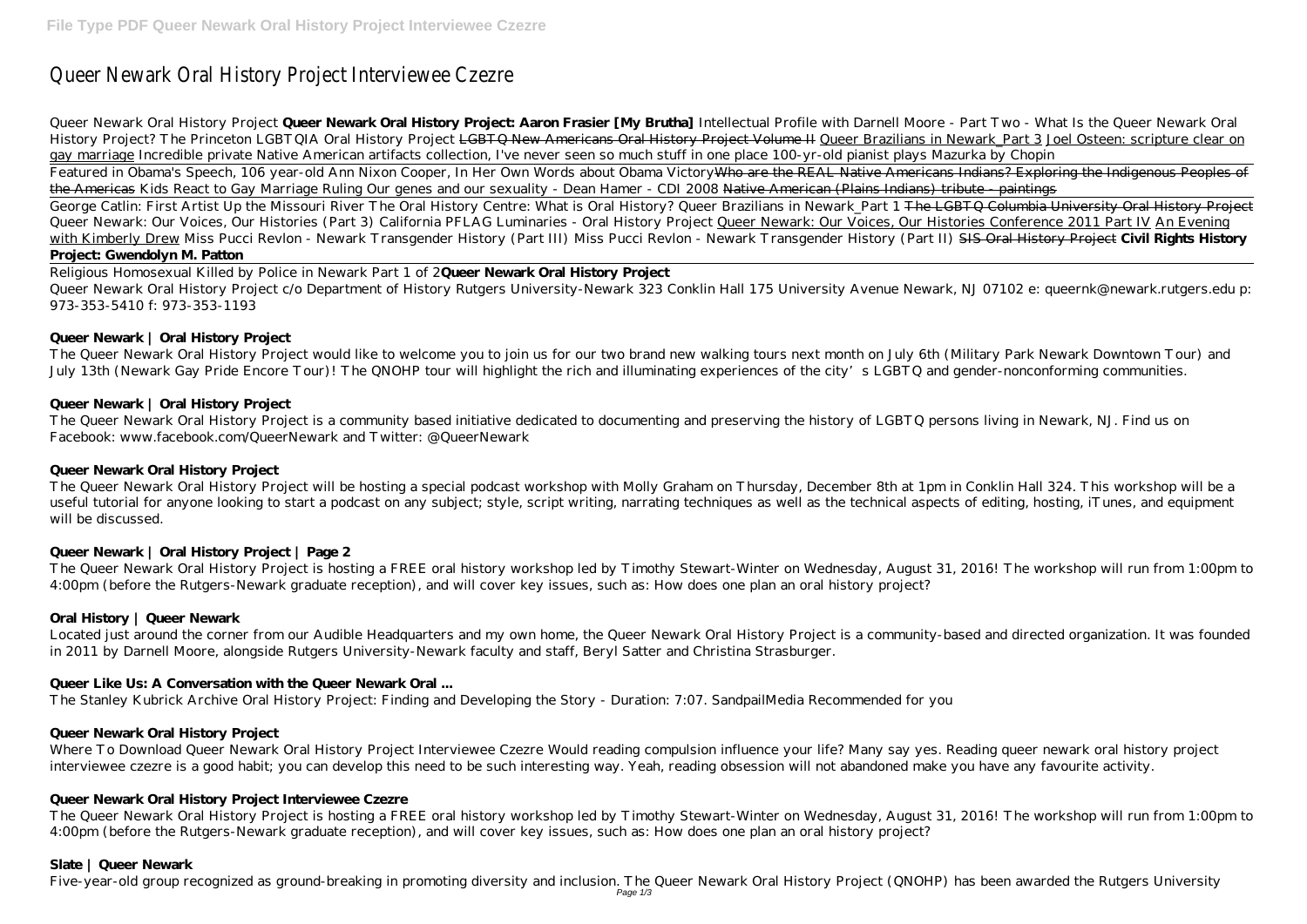Clement A. Price Human Dignity Award for 2016.

## **Queer Newark Oral History Project Wins Clement A. Price ...**

This podcast is an offshoot of the Queer Newark Oral History Project, a community-driven endeavor supported by Rutg... History · 2019 Through a mix of interviews with LGBTQ community members, academics, and students, find out why Newark's LGBTQ history matters and how public history projects can combat queer erasure.

Join us for a Queer Newark Walking Tour! Queer Newark Oral History Project wins Newark PROUD Award! Queer Newark Oral History Project Spotlight May 13th at 6pm; Registration is open for Telling Untold Histories – New Jersey's annual unconference! Save the Date for the Dance-a-thon! Follow us on Twitter! My Tweets Follow us on Facebook!

# **Queer Newark Oral History Project on Apple Podcasts**

The Queer Newark Oral History Project uses oral history, a process of recording people telling their life stories, to document Newark's diverse LGBTQ community. The goal of this work is to expand the dominant historical narrative to include the contributions of queer people of color.

## **Archives | Queer Newark**

Queer Newark Oral History Project c/o Department of History Rutgers University-Newark 323 Conklin Hall 175 University Avenue Newark, NJ 07102 e: queernk@newark.rutgers.edu p: 973-353-5410 f: 973-353-1193

The Queer Newark Oral History Project is a community based initiative dedicated to documenting and preserving the history of LGBTQ persons living in Newark, NJ. Find us on Facebook: www.facebook.com/QueerNewark and Twitter: @ QueerNewark

Queer Newark Oral History Project **Queer Newark Oral History Project: Aaron Frasier [My Brutha]** *Intellectual Profile with Darnell Moore - Part Two - What Is the Queer Newark Oral History Project? The Princeton LGBTQIA Oral History Project* L<del>GBTQ New Americans Oral History Project Volume II</del> Queer Brazilians in Newark Part 3 Joel Osteen: scripture clear on gay marriage *Incredible private Native American artifacts collection, I've never seen so much stuff in one place 100-yr-old pianist plays Mazurka by Chopin* Featured in Obama's Speech, 106 year-old Ann Nixon Cooper, In Her Own Words about Obama Victory Who are the REAL Native Americans Indians? Exploring the Indigenous Peoples of the Americas *Kids React to Gay Marriage Ruling* Our genes and our sexuality - Dean Hamer - CDI 2008 Native American (Plains Indians) tribute - paintings George Catlin: First Artist Up the Missouri River The Oral History Centre: What is Oral History? Queer Brazilians in Newark Part 1 <del>The LGBTQ Columbia University Oral History Project</del> *Queer Newark: Our Voices, Our Histories (Part 3) California PFLAG Luminaries - Oral History Project* Queer Newark: Our Voices, Our Histories Conference 2011 Part IV An Evening with Kimberly Drew *Miss Pucci Revlon - Newark Transgender History (Part III) Miss Pucci Revlon - Newark Transgender History (Part II)* SIS Oral History Project **Civil Rights History Project: Gwendolyn M. Patton**

Religious Homosexual Killed by Police in Newark Part 1 of 2**Queer Newark Oral History Project**

# **Queer Newark | Oral History Project**

The Queer Newark Oral History Project would like to welcome you to join us for our two brand new walking tours next month on July 6th (Military Park Newark Downtown Tour) and July 13th (Newark Gay Pride Encore Tour)! The QNOHP tour will highlight the rich and illuminating experiences of the city's LGBTQ and gender-nonconforming communities.

# **Queer Newark | Oral History Project**

# **Queer Newark Oral History Project**

The Queer Newark Oral History Project will be hosting a special podcast workshop with Molly Graham on Thursday, December 8th at 1pm in Conklin Hall 324. This workshop will be a useful tutorial for anyone looking to start a podcast on any subject; style, script writing, narrating techniques as well as the technical aspects of editing, hosting, iTunes, and equipment will be discussed.

# **Queer Newark | Oral History Project | Page 2**

The Queer Newark Oral History Project is hosting a FREE oral history workshop led by Timothy Stewart-Winter on Wednesday, August 31, 2016! The workshop will run from 1:00pm to 4:00pm (before the Rutgers-Newark graduate reception), and will cover key issues, such as: How does one plan an oral history project?

# **Oral History | Queer Newark**

Located just around the corner from our Audible Headquarters and my own home, the Queer Newark Oral History Project is a community-based and directed organization. It was founded in 2011 by Darnell Moore, alongside Rutgers University-Newark faculty and staff, Beryl Satter and Christina Strasburger.